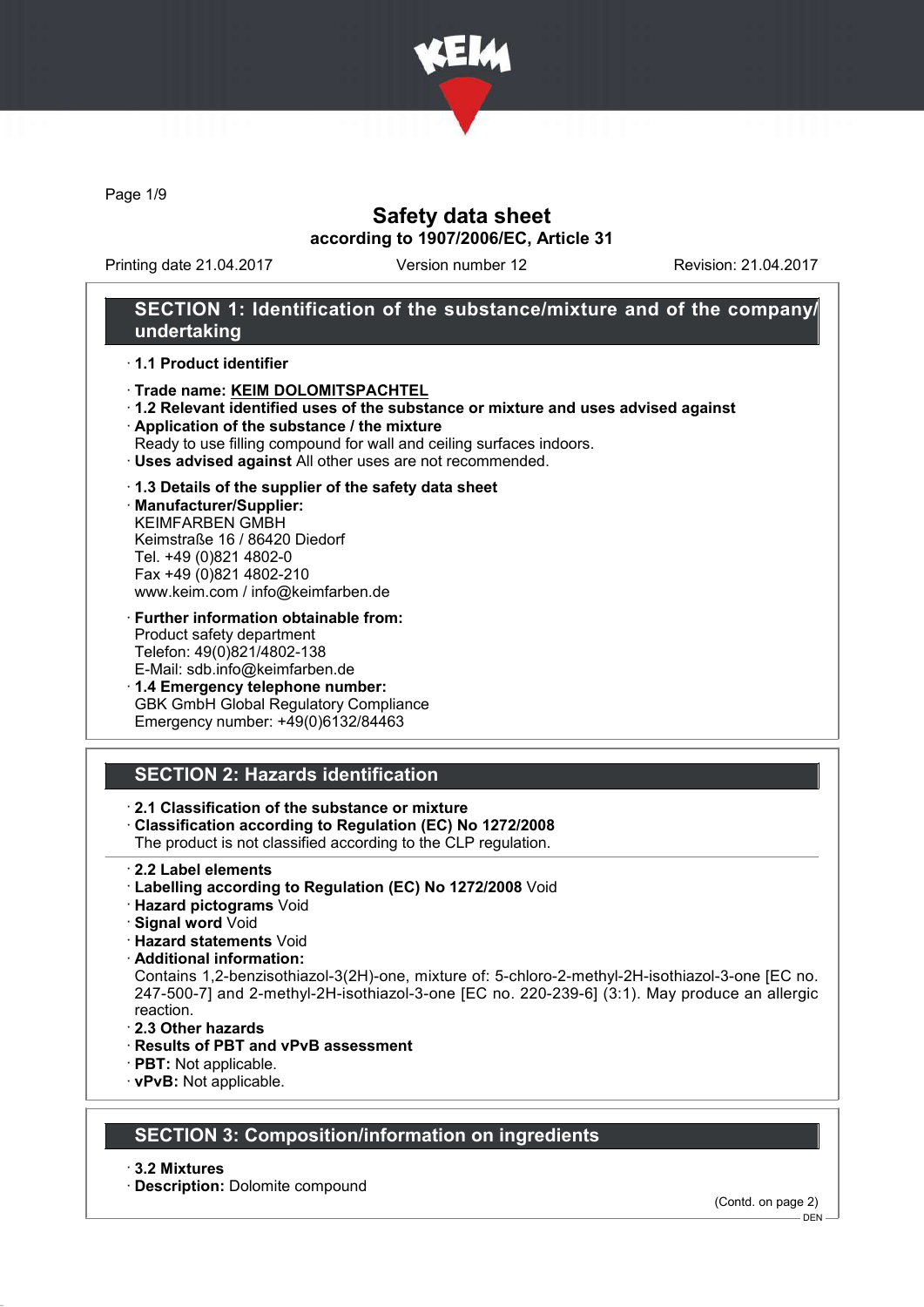

Page 2/9

# Safety data sheet according to 1907/2006/EC, Article 31

Printing date 21.04.2017 Version number 12 Revision: 21.04.2017

### Trade name: KEIM DOLOMITSPACHTEL

|                                               |                                                                                                                                                                                                                                                                                                        | (Contd. of page 1) |
|-----------------------------------------------|--------------------------------------------------------------------------------------------------------------------------------------------------------------------------------------------------------------------------------------------------------------------------------------------------------|--------------------|
| · Dangerous components:                       |                                                                                                                                                                                                                                                                                                        |                    |
| CAS: 55965-84-9<br>Index number: 613-167-00-5 | mixture of: 5-chloro-2-methyl-2H-isothiazol-3-one [EC]<br>no. 247-500-7] and 2-methyl-2H-isothiazol-3-one [EC<br>no. 220-239-6] (3:1)<br>Acute Tox. 3, H301; Acute Tox. 3, H311; Acute Tox.<br>3, H331; Skin Corr. 1B, H314; Aquatic Acute 1,<br>H400; Aquatic Chronic 1, H410; (1) Skin Sens. 1, H317 | < 0.0015%          |
| CAS: 2634-33-5<br>EINECS: 220-120-9           | 1,2-benzisothiazol-3(2H)-one<br>Eye Dam. 1, H318; Aquatic Acute 1, H400; O Acute<br>Index number: 613-088-00-6 Tox. 4, H302; Skin Irrit. 2, H315; Skin Sens. 1, H317                                                                                                                                   | $< 0.05\%$         |
|                                               | Additional information: For the wording of the listed hazard phrases refer to section 16.                                                                                                                                                                                                              |                    |

# SECTION 4: First aid measures

### · 4.1 Description of first aid measures

· General information: Seek medical treatment in case of complaints. When seeing the doctor we suggest to present this safety data sheet. · After inhalation: Supply fresh air; consult doctor in case of complaints. After skin contact: Immediately wash with water and soap and rinse thoroughly. Do not use solvents or thinners. If skin irritation continues, consult a doctor. · After eye contact: Rinse opened eye for several minutes under running water. Then consult a doctor. After swallowing: Rinse mouth and throat well with water. Do not induce vomiting; call for medical help immediately. · 4.2 Most important symptoms and effects, both acute and delayed

- No further relevant information available.
- · 4.3 Indication of any immediate medical attention and special treatment needed
- No further relevant information available.

# SECTION 5: Firefighting measures

- · 5.1 Extinguishing media
- · Suitable extinguishing agents:
- Water haze, extinguishing powder, alcohol resistant foam, CO2, sand.
- · 5.2 Special hazards arising from the substance or mixture In case of fire, thick, black smoke develops. Inhalation of the dangerous decomposition products may cause serious health damages.
- · 5.3 Advice for firefighters
- · Protective equipment: Wear self-contained respiratory protective device.
- · Additional information

In case of fire do not breathe smoke, fumes and vapours.

(Contd. on page 3)

 $-$  DEN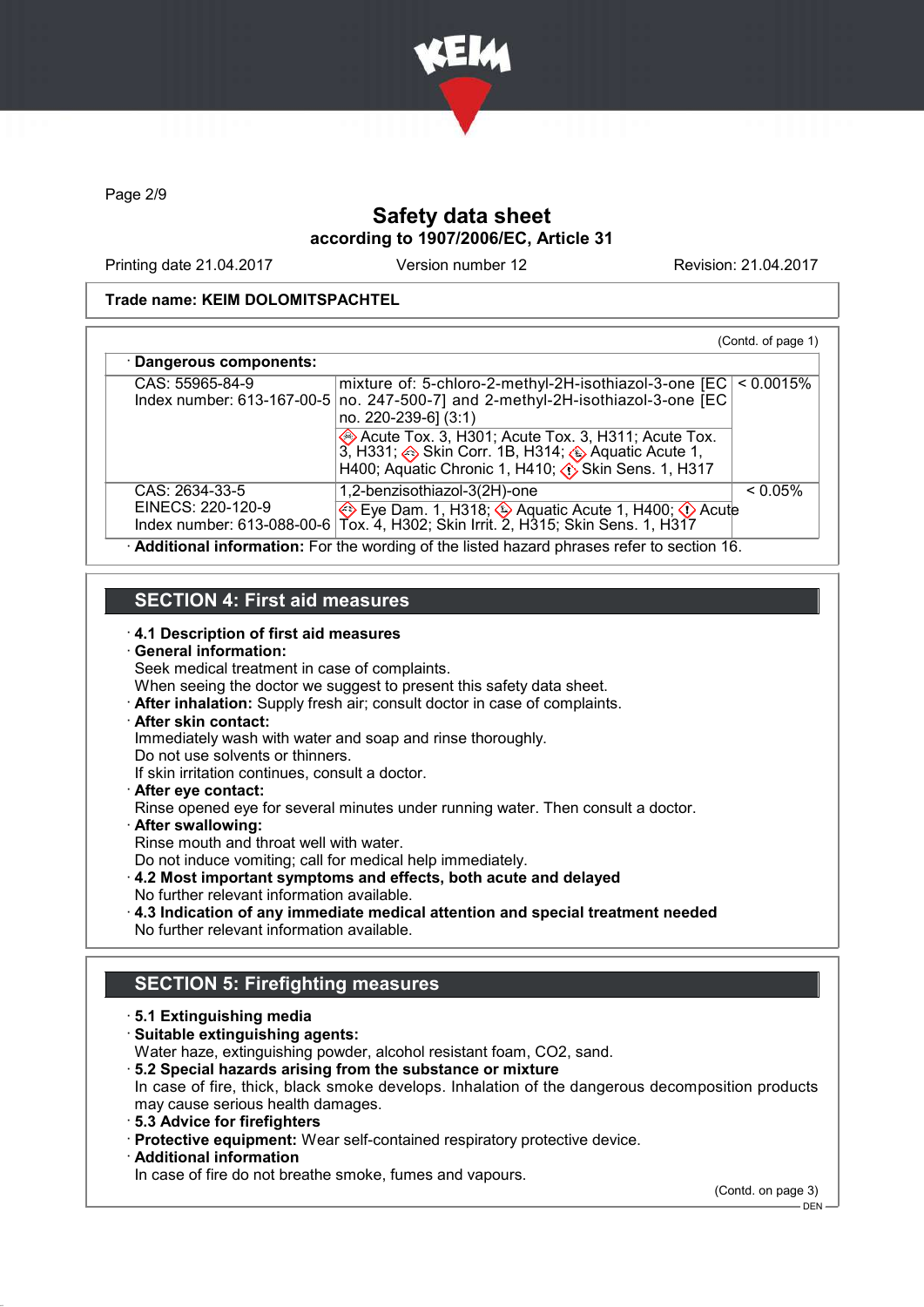

Page 3/9

# Safety data sheet according to 1907/2006/EC, Article 31

Printing date 21.04.2017 Version number 12 Revision: 21.04.2017

### Trade name: KEIM DOLOMITSPACHTEL

(Contd. of page 2)

Dispose of fire debris and contaminated fire fighting water in accordance with official regulations.

## SECTION 6: Accidental release measures

· 6.1 Personal precautions, protective equipment and emergency procedures Avoid contact with skin and eyes. Respect the protection rules (see section 7 a. 8). Product forms slippery surface when combined with water. · 6.2 Environmental precautions: Do not allow product to reach soil, sewage system or any water course. Follow local governmental rules and regulations. · 6.3 Methods and material for containment and cleaning up: Danger of slipping! Close drainages (Risk of blocking) Pick up mechanically. Dispose of the material collected according to regulations. Clear contaminated areas thoroughly. 6.4 Reference to other sections See Section 7 for information on safe handling. See Section 8 for information on personal protection equipment.

### See Section 13 for disposal information.

## SECTION 7: Handling and storage

· 7.1 Precautions for safe handling Avoid contact with skin and eyes. Keep receptacles tightly sealed. Ensure good ventilation/exhaustion at the workplace. See item 8 for information about suitable protective equipment and technical precautions. Respect the protection rules. Information about fire - and explosion protection: The product is not flammable. No special measures required. · 7.2 Conditions for safe storage, including any incompatibilities · Storage: · Requirements to be met by storerooms and receptacles: Keep in the original containers in a cool and dry place. Store only in unopened original receptacles. · Information about storage in one common storage facility: Not required. · Further information about storage conditions: Store in a cool place. Protect from heat and direct sunlight. Protect from frost. · Storage class: 12 (Contd. on page 4)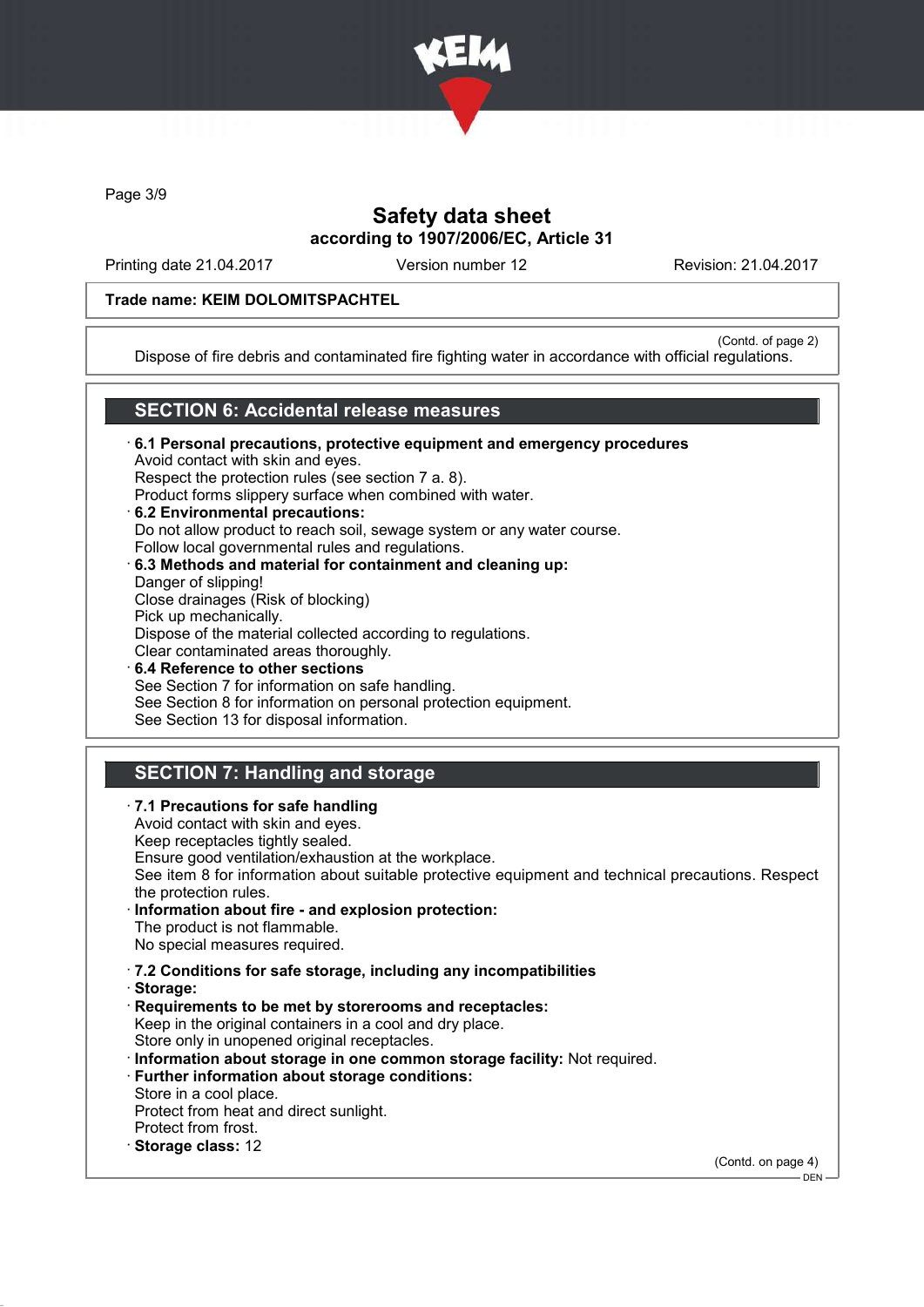

Page 4/9

# Safety data sheet according to 1907/2006/EC, Article 31

Printing date 21.04.2017 Version number 12 Revision: 21.04.2017

## Trade name: KEIM DOLOMITSPACHTEL

(Contd. of page 3)

· 7.3 Specific end use(s) No further relevant information available.

| 8.1 Control parameters                                                                                                                                   |                    |
|----------------------------------------------------------------------------------------------------------------------------------------------------------|--------------------|
|                                                                                                                                                          |                    |
| · Ingredients with limit values that require monitoring at the workplace:                                                                                |                    |
| 55965-84-9 mixture of: 5-chloro-2-methyl-2H-isothiazol-3-one [EC no. 247-500-7] and 2-<br>methyl-2H-isothiazol-3-one [EC no. 220-239-6] (3:1) (<0.0015%) |                    |
| MAK (Germany) Long-term value: 0.2E mg/m <sup>3</sup><br>vgl.Abschn.Xc                                                                                   |                    |
| 2634-33-5 1,2-benzisothiazol-3(2H)-one (<0.05%)                                                                                                          |                    |
| MAK (Germany) vgl.Abschn.IIb und Xc                                                                                                                      |                    |
| Additional information: The lists valid during the making were used as basis.                                                                            |                    |
| 8.2 Exposure controls                                                                                                                                    |                    |
| · Personal protective equipment:                                                                                                                         |                    |
| General protective and hygienic measures:                                                                                                                |                    |
| Avoid contact with the eyes and skin.                                                                                                                    |                    |
| Do not inhale aerosols.                                                                                                                                  |                    |
| Wash hands before breaks and at the end of work.                                                                                                         |                    |
| Immediately remove all soiled and contaminated clothing                                                                                                  |                    |
| <b>Respiratory protection:</b>                                                                                                                           |                    |
| When suspended particles/dust formation:                                                                                                                 |                    |
| Filter: P                                                                                                                                                |                    |
| Protection of hands: Protective gloves are recommendable                                                                                                 |                    |
| <b>Material of gloves</b>                                                                                                                                |                    |
| suitable material e.g.:                                                                                                                                  |                    |
| Nitrile impregnated cotton-gloves<br>PVC gloves                                                                                                          |                    |
| Recommended thickness of the material: $\geq 0.5$ mm                                                                                                     |                    |
| Neoprene gloves                                                                                                                                          |                    |
| Recommended thickness of the material: $\geq 0.5$ mm                                                                                                     |                    |
| The selection of the suitable gloves does not only depend on the material, but also on further marks                                                     |                    |
| of quality and varies from manufacturer to manufacturer. As the product is a preparation of several                                                      |                    |
| substances, the resistance of the glove material can not be calculated in advance and has therefore                                                      |                    |
| to be checked prior to the application.                                                                                                                  |                    |
| · Penetration time of glove material                                                                                                                     |                    |
| Value for the permeation: Level $\geq 6$ (480 min)                                                                                                       |                    |
| The determined penetration times according to EN 374 part III are not performed under practical                                                          |                    |
| conditions. Therefore a maximum wearing time, which corresponds to 50% of the penetration time,                                                          |                    |
| is recommended.                                                                                                                                          |                    |
| The exact break trough time has to be found out by the manufacturer of the protective gloves and<br>has to be observed.                                  |                    |
| Eye protection:                                                                                                                                          |                    |
| In a dusty environment wear protective goggles.                                                                                                          |                    |
| Tightly sealed goggles                                                                                                                                   |                    |
|                                                                                                                                                          | (Contd. on page 5) |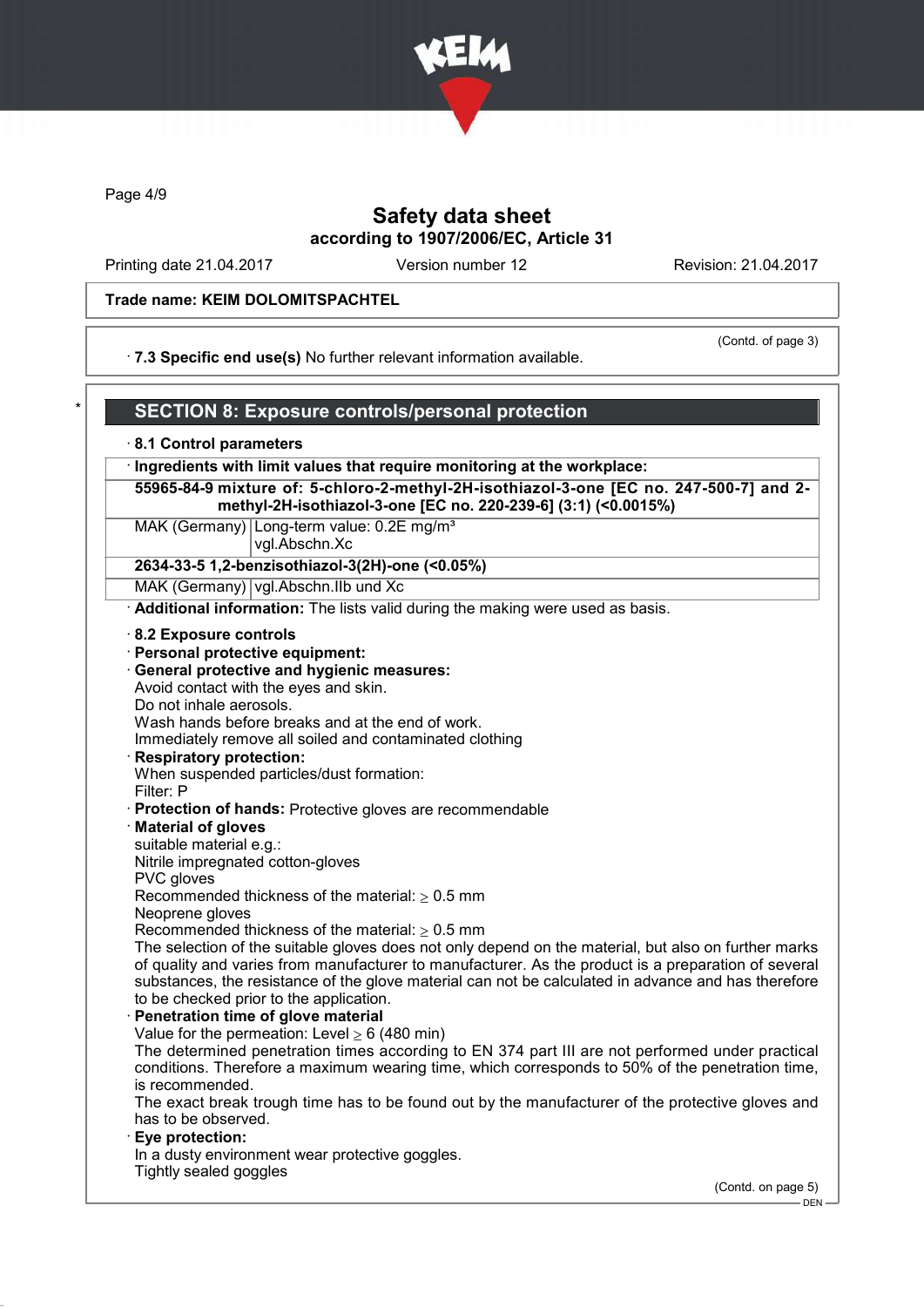

Page 5/9

# Safety data sheet according to 1907/2006/EC, Article 31

Printing date 21.04.2017 Version number 12 Revision: 21.04.2017

(Contd. of page 4)

#### Trade name: KEIM DOLOMITSPACHTEL

#### · Body protection:

Protective work clothing

After contact with skin wash thoroughly with water and apply lotion.

· Limitation and supervision of exposure into the environment See Section 12 and 6.2

# **SECTION 9: Physical and chemical properties** · 9.1 Information on basic physical and chemical properties · General Information · Appearance: Form: Pasty<br>Colour: Pasty Colour: Pasty Colour:<br>Odour: Odourless<br>Not determined.  $\cdot$  Odour threshold:  $\cdot$  pH-value at 20 °C:  $\sim$ 9\* · Change in condition Melting point/freezing point: Undetermined. Initial boiling point and boiling range: >100 °C · Flash point: Not applicable. · Flammability (solid, gas): Not applicable. · Ignition temperature: Not determined. · Decomposition temperature: Not determined. · Auto-ignition temperature: Product is not selfigniting. · Explosive properties: Product does not present an explosion hazard. · Explosion limits: Lower: Not applicable.<br>
Upper: Not applicable. Not applicable.  $\cdot$  Vapour pressure at 20 °C:  $\sim$  23 hPa  $\cdot$  Density at 20 °C:  $1.7-1.8*$  g/cm<sup>3</sup> · Relative density **Not determined.**  $\cdot$  Vapour density  $\cdot$  Not applicable.  $\cdot$  Evaporation rate  $\cdot$  Not applicable. · Solubility in / Miscibility with water: water: miscible · Partition coefficient: n-octanol/water: Not applicable. · Viscosity: Dynamic at 20 °C: 35000-41000\* mPas<br>
Kinematic: 35000-41000\* mPas Not determined.

(Contd. on page 6)

DEN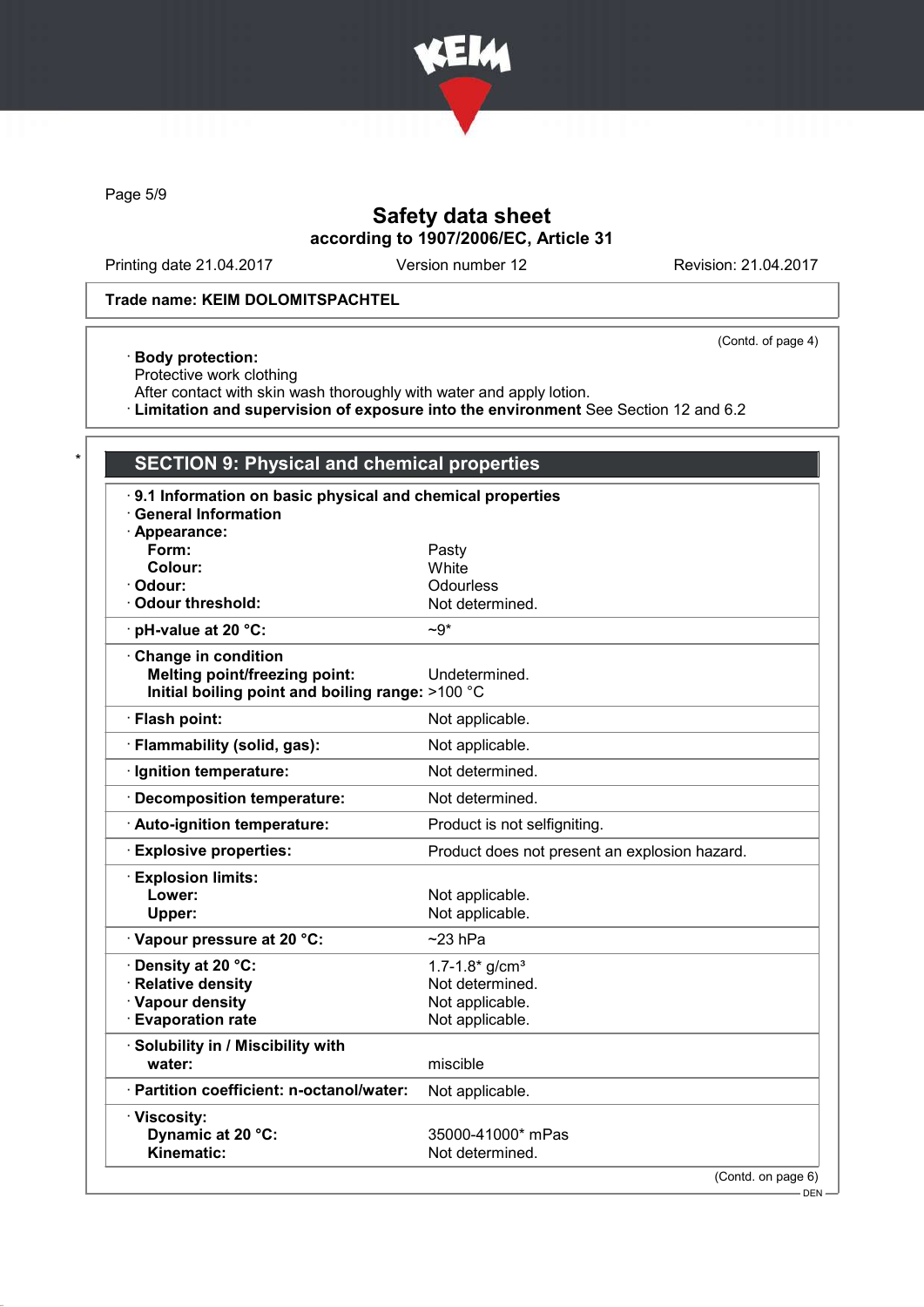

Page 6/9

# Safety data sheet according to 1907/2006/EC, Article 31

Printing date 21.04.2017 Version number 12 Revision: 21.04.2017

(Contd. of page 5)

### Trade name: KEIM DOLOMITSPACHTEL

· 9.2 Other information \* The values are for freshly produced material and may change with the time.

## SECTION 10: Stability and reactivity

- · 10.1 Reactivity No further relevant information available.
- · 10.2 Chemical stability Stable under normal conditions of storage and use.
- · Thermal decomposition / conditions to be avoided:
- No decomposition if used according to specifications.
- · 10.3 Possibility of hazardous reactions No dangerous reactions known.
- · 10.4 Conditions to avoid No further relevant information available.
- · 10.5 Incompatible materials: No further relevant information available.
- · 10.6 Hazardous decomposition products:
- No hazardous decomposition products if stored and handled as prescribed.

## **SECTION 11: Toxicological information**

- · 11.1 Information on toxicological effects
- · Acute toxicity Based on available data, the classification criteria are not met.

· LD/LC50 values relevant for classification:

### 2634-33-5 1,2-benzisothiazol-3(2H)-one

| Oral | LD50 | $\vert$ 1193 mg/kg (rat) |
|------|------|--------------------------|
|      |      |                          |

Dermal | LD50 | 4115 mg/kg (rat)

55965-84-9 mixture of: 5-chloro-2-methyl-2H-isothiazol-3-one [EC no. 247-500-7] and 2 methyl-2H-isothiazol-3-one [EC no. 220-239-6] (3:1)

Inhalative  $|LG50/4 h|0.33 mg/l$  (rat)

- · Primary irritant effect:
- · Skin corrosion/irritation Frequent persistent contact with the skin may cause skin irritation.
- · Serious eye damage/irritation In case of longer exposure, irritating effect is possible.
- · during inhalation: Irritant effect possible.
- · during swallowing: Irritant effect possible
- · Respiratory or skin sensitisation
- Contains CIT/MIT, BIT. May produce an allergic reaction.
- CIT = 5-chloro-2-methyl-2H-isothiazol-3-one
- MIT = 2-methyl-2H-isothiazol-3-one
- BIT = 1,2-benzisothiazol-3(2H)-one
- · Other information (about experimental toxicology):
- Experimental analysis are not available.

The product was not tested. The statements on toxicology have been derived from the properties of the individual components.

- · CMR effects (carcinogenity, mutagenicity and toxicity for reproduction) not applicable
- · Germ cell mutagenicity Based on available data, the classification criteria are not met.
- · Carcinogenicity Based on available data, the classification criteria are not met.

(Contd. on page 7)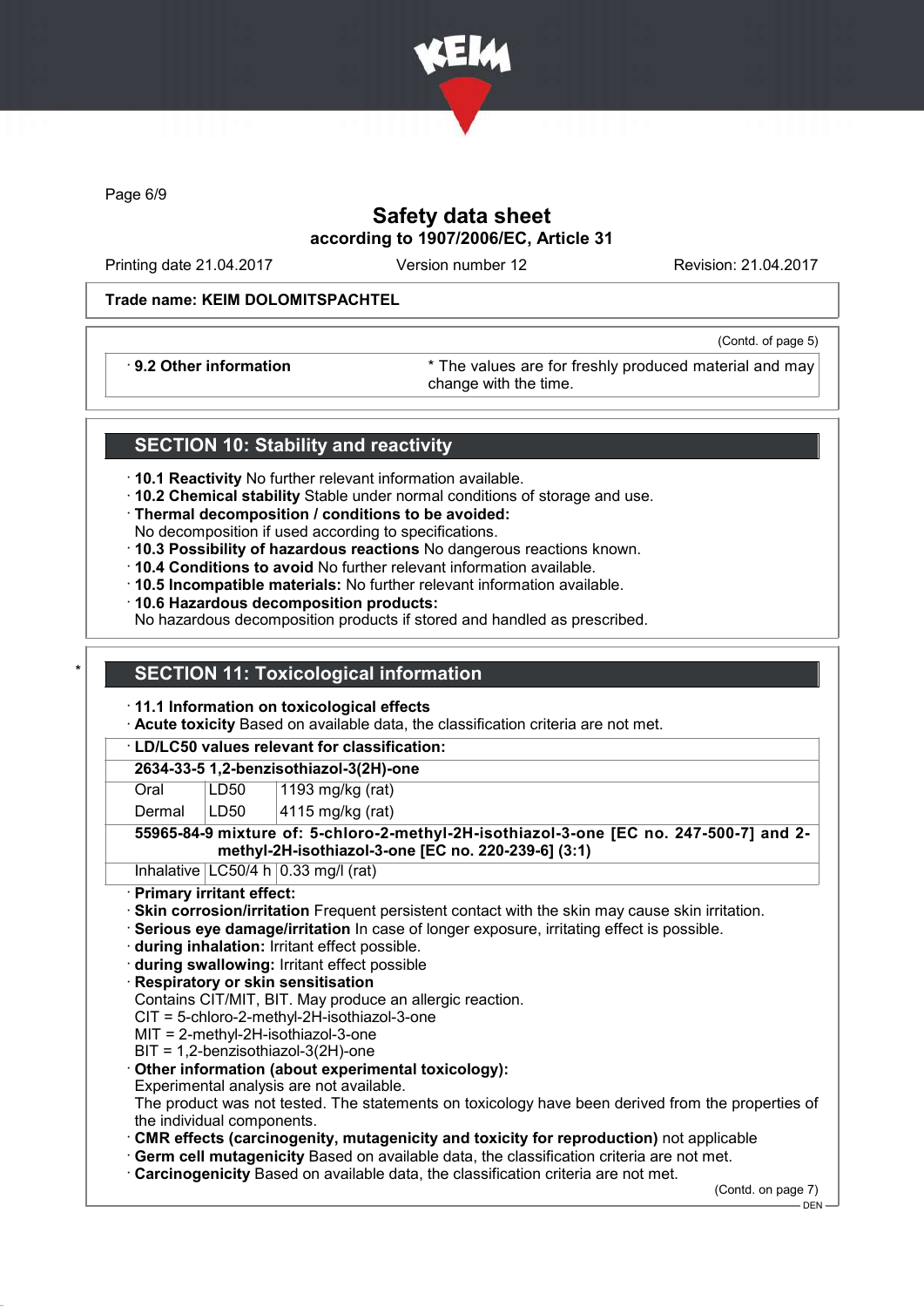

Page 7/9

# Safety data sheet according to 1907/2006/EC, Article 31

Printing date 21.04.2017 Version number 12 Revision: 21.04.2017

### Trade name: KEIM DOLOMITSPACHTEL

(Contd. of page 6)

- · Reproductive toxicity Based on available data, the classification criteria are not met.
- · STOT-single exposure Based on available data, the classification criteria are not met.
- · STOT-repeated exposure Based on available data, the classification criteria are not met.
- · Aspiration hazard Based on available data, the classification criteria are not met.

## **SECTION 12: Ecological information** · 12.1 Toxicity · Aquatic toxicity: 2634-33-5 1,2-benzisothiazol-3(2H)-one EC 50/48h 2.94 mg/l (daphnia) ErC50/72h  $\vert$  0.11 mg/l (algae) LC 50/96 h  $|2.18 \text{ mg/}1$  (fish) 55965-84-9 mixture of: 5-chloro-2-methyl-2H-isothiazol-3-one [EC no. 247-500-7] and 2 methyl-2H-isothiazol-3-one [EC no. 220-239-6] (3:1) EC 50/48h 0.16 mg/l (daphnia) (OECD 202) EC 50  $\big| 0.027 \text{ mg/l (algae)} \big|$ LC 50/96 h  $0.19$  mg/l (fish) · 12.2 Persistence and degradability No further relevant information available. · 12.3 Bioaccumulative potential Does not accumulate in organisms · 12.4 Mobility in soil No further relevant information available. · Additional ecological information: · AOX-indication: The product can take influence in small measure on the AOX-load of the waste water. · According to the formulation contains the following heavy metals and compounds from the EU guideline NO. 2006/11/EC: According to our current data base the product does not consist of any heavy metals or substances of EU-directives 76/464/EWG. General notes: At present there are no ecotoxicological assessments. Do not allow product to reach ground water, water course or sewage system. Water hazard class 1 (German Regulation) (Self-assessment): slightly hazardous for water · 12.5 Results of PBT and vPvB assessment · PBT: Not applicable. · vPvB: Not applicable. · 12.6 Other adverse effects No further relevant information available. SECTION 13: Disposal considerations

### · 13.1 Waste treatment methods

· Recommendation

Must not be disposed with household garbage. Do not allow product to reach sewage system. Disposal must be made according to official regulations.

(Contd. on page 8)

DEN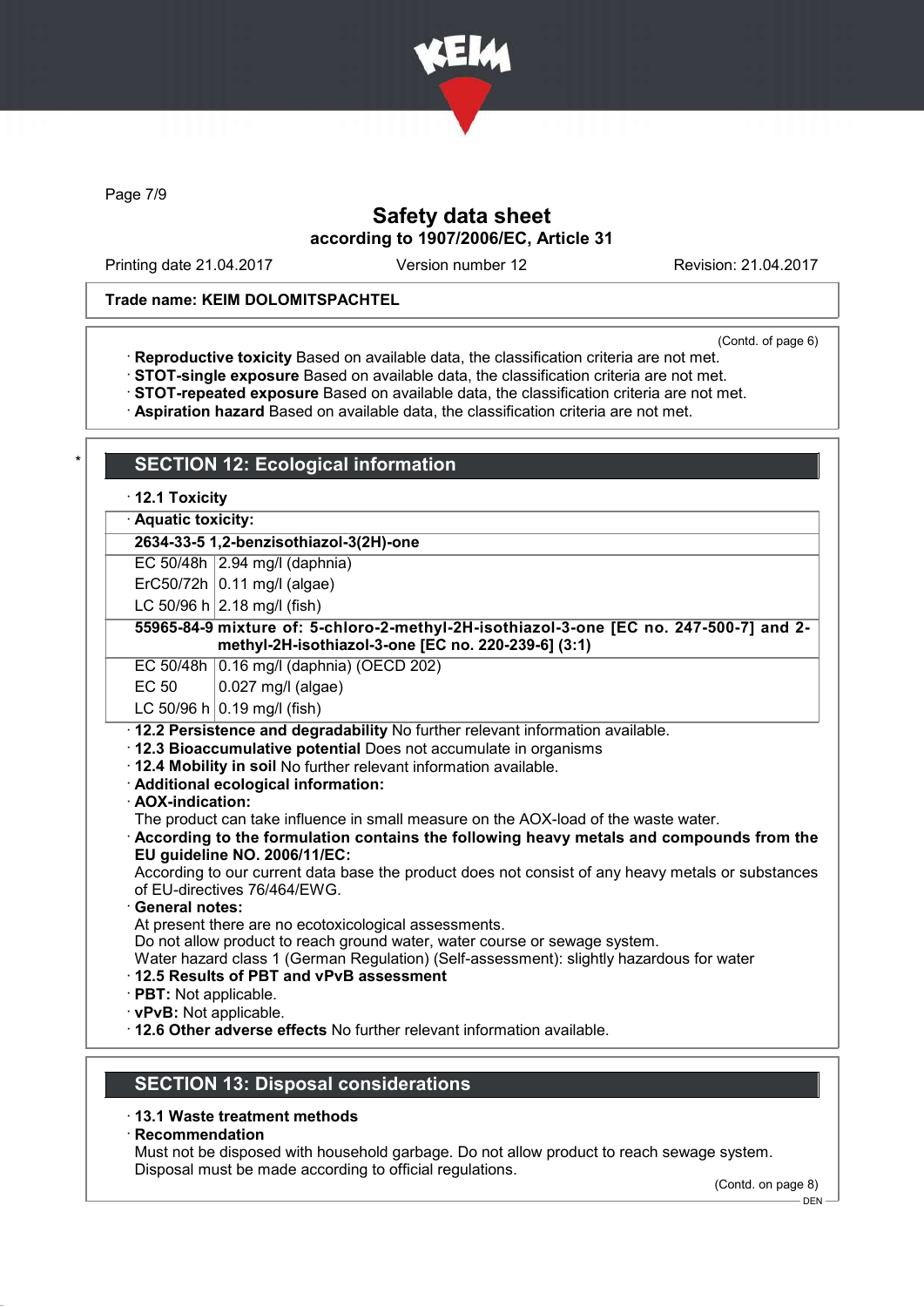

Page 8/9

# Safety data sheet according to 1907/2006/EC, Article 31

Printing date 21.04.2017 Version number 12 Revision: 21.04.2017

(Contd. of page 7)

### Trade name: KEIM DOLOMITSPACHTEL

### · European waste catalogue

08 04 10 waste adhesives and sealants other than those mentioned in 08 04 09

· Uncleaned packaging:

· Recommendation: Disposal must be made according to official regulations.

· Recommended cleansing agents: Water, if necessary with cleansing agents.

| <b>SECTION 14: Transport information</b>                                   |                                                               |
|----------------------------------------------------------------------------|---------------------------------------------------------------|
| $\cdot$ 14.1 UN-Number<br>· ADR, IMDG, IATA                                | Void                                                          |
| 14.2 UN proper shipping name<br>· ADR, IMDG, IATA                          | Void                                                          |
| 14.3 Transport hazard class(es)                                            |                                                               |
| · ADR, IMDG, IATA<br>· Class                                               | Void                                                          |
| 14.4 Packing group<br>· ADR, IMDG, IATA                                    | Void                                                          |
| ⋅14.5 Environmental hazards:<br>· Marine pollutant:                        | No.                                                           |
| 14.6 Special precautions for user                                          | Not applicable.                                               |
| 14.7 Transport in bulk according to Annex II<br>of Marpol and the IBC Code | Not applicable.                                               |
| · Transport/Additional information:                                        | No dangerous good in sense of these transport<br>regulations. |
| · UN "Model Regulation":                                                   | Void                                                          |
|                                                                            |                                                               |

# **SECTION 15: Regulatory information**

· 15.1 Safety, health and environmental regulations/legislation specific for the substance or mixture

· Directive 2012/18/EU

· Named dangerous substances - ANNEX I None of the ingredients is listed.

· National regulations:

· Waterhazard class: Water hazard class 1 (Self-assessment): slightly hazardous for water.

· Other regulations, limitations and prohibitive regulations

· Substances of very high concern (SVHC) according to REACH, Article 57 not applicable

· Product-Code/Giscode: BSW20

(Contd. on page 9)

DEN